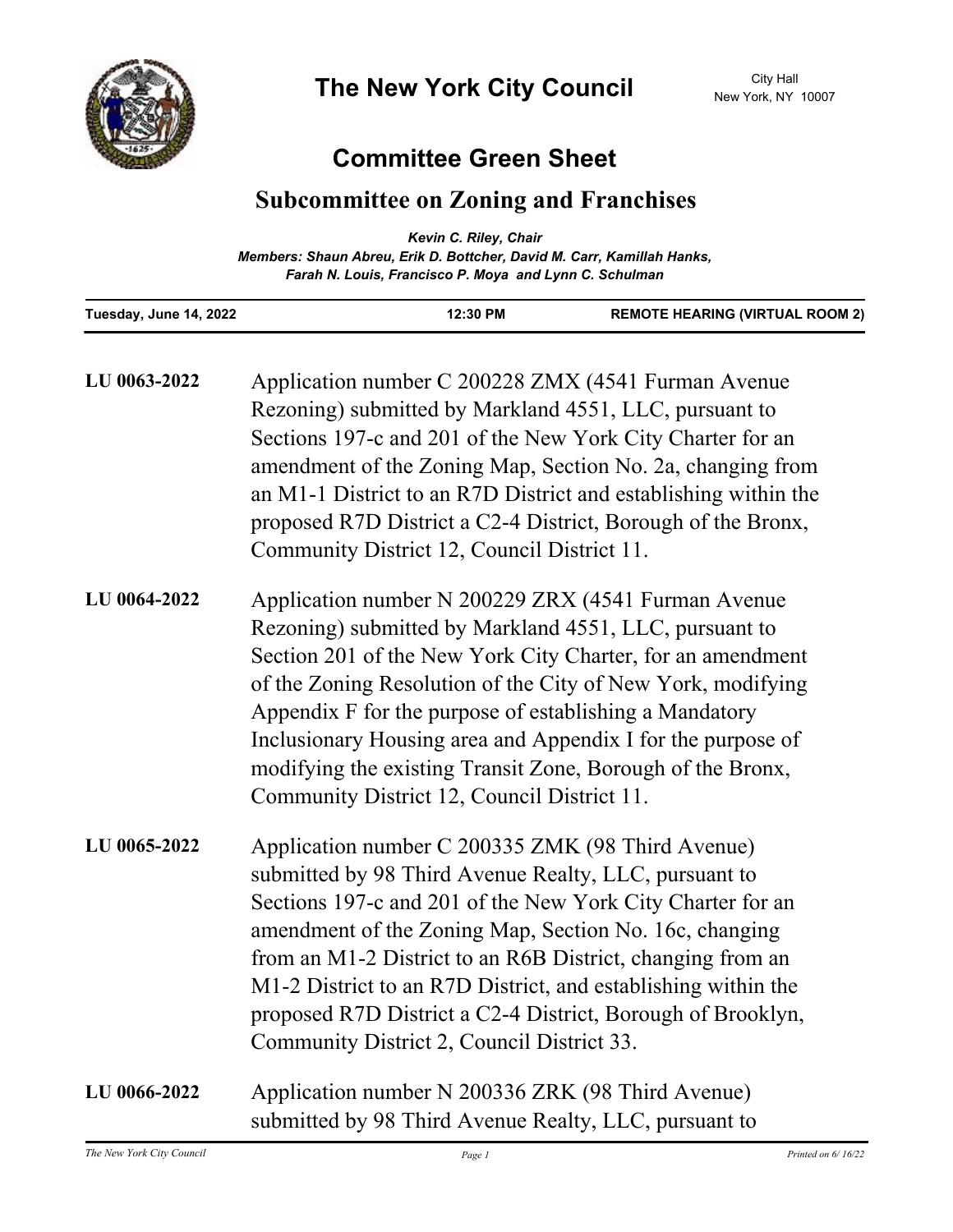Section 201 of the New York City Charter, for an amendment of the Zoning Resolution of the City of New York, modifying APPENDIX F for the purpose of establishing a Mandatory Inclusionary Housing area, Borough of Brooklyn, Community District 2, Council District 33.

Application number C 200317 ZMK (41 Summit Street Rezoning) submitted by 41 Summit Street, LLC, pursuant to Sections 197-c and 201 of the New York City Charter for an amendment to the Zoning Map, Section No. 16a, changing from an M1-1 District to an R6B District, Borough of Brooklyn, Community District 6, Council District 39. **LU 0078-2022** *Preconsidered*

Application number C 210128 ZMQ (77 – 39 Vleigh Place Rezoning) submitted by VP Capital Holdings, LLC, pursuant to Sections 197-c and 201 of the New York City Charter for the amendment of the Zoning Map, Section No. 14c, eliminating from within an existing R3-2 District a C1-2 District, changing from an R3-2 District to an R6A District, and establish within the proposed R6A District a C2-3 District, Borough of Queens, Community District 8, Council District 24. **LU 0079-2022**

#### *Preconsidered*

- Application number N 210129 ZRQ (77 39 Vleigh Place Rezoning) submitted by VP Capital Holdings, LLC, pursuant to Section 201 of the New York City Charter, for an amendment of the Zoning Resolution of the City of New York, modifying Appendix F for the purpose of establishing a Mandatory Inclusionary Housing area, Borough of Queens, Community District 8, Council District 24. **LU 0080-2022** *Preconsidered*
- **LU 0081-2022** Application number C 210234 ZMQ (11th Street & 34th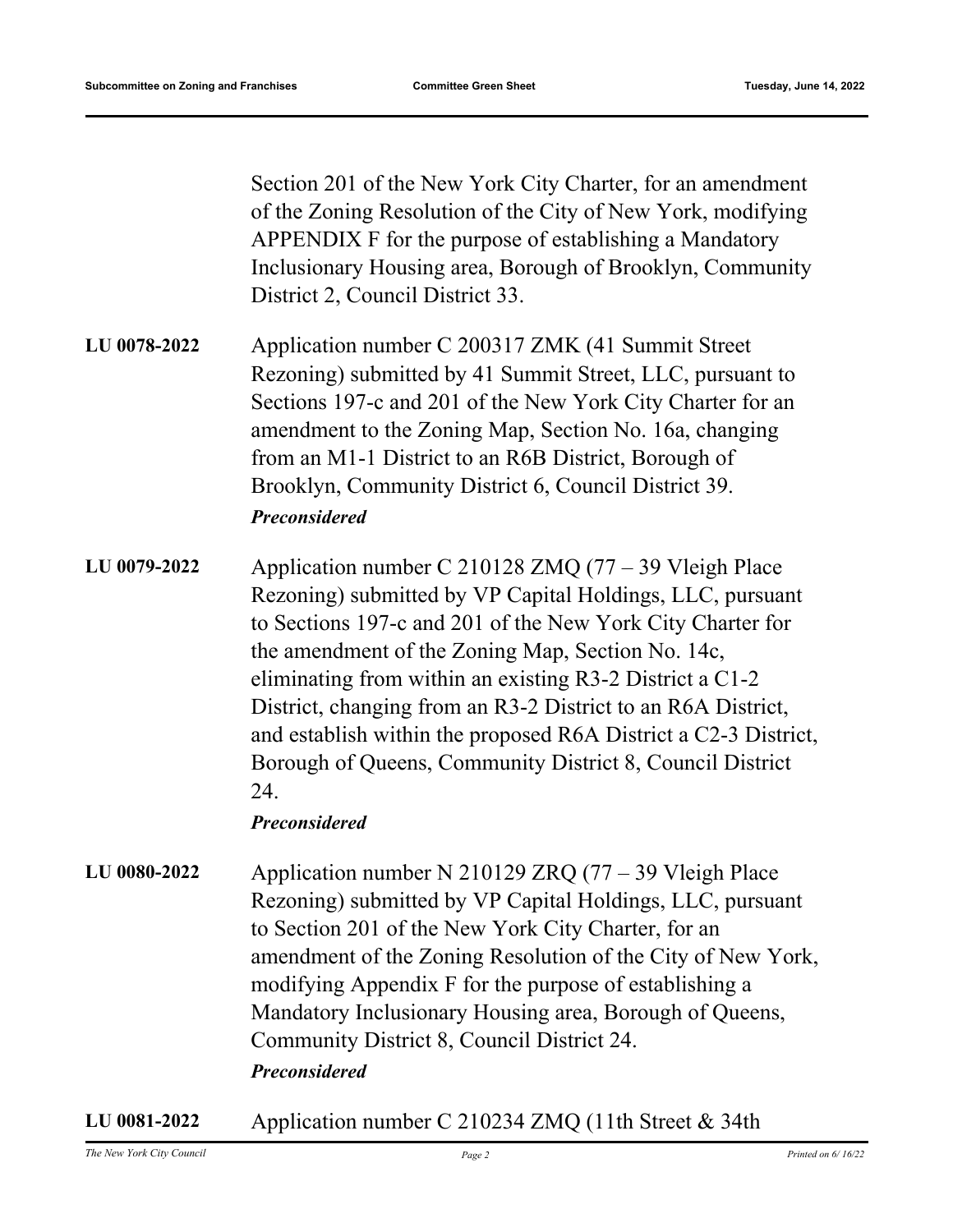Avenue Rezoning) submitted by JPP 33rd Street, LLC and Lily & John Realty Inc., pursuant to Sections 197-c and 201 of the New York City Charter for the amendment of the Zoning Map, Section No. 9a, changing from an R5 District to an M1-5/R6A District and establishing a Special Mixed Use District (MX-23), Borough of Queens, Community District 1, Council District 26.

## *Preconsidered*

- Application number N 210235 ZRQ (11th Street & 34th Avenue Rezoning) submitted by JPP 33rd Street, LLC and Lily & John Realty Inc., pursuant to Section 201 of the New York City Charter for an amendment to the Zoning City of New York, modifying provisions of Article XII, Chapter 3 (Special Mixed Use District) and APPENDIX F for the purpose of establishing a Mandatory Inclusionary Housing area, Borough of Queens, Community District 1, Council District 26. **LU 0082-2022** *Preconsidered*
- Application number C 210375 ZMQ (Wetherole Street and 67th Avenue Rezoning) submitted by Novel Medicine, P.C., pursuant to Sections 197-c and 201 of the New York City Charter for the amendment of the Zoning Map, Section No. 14a, changing from an R4B District to an R6A District, Borough of Queens, Community District 6, Council District 29. **LU 0083-2022**

### *Preconsidered*

Application number N 210376 ZRQ (Wetherole Street and 67th Avenue Rezoning) submitted by Novel Medicine, P.C., pursuant to Section 201 of the New York City Charter, for an amendment of the Zoning Resolution of the City of New York, modifying APPENDIX F for the purpose of establishing a Mandatory Inclusionary Housing area, Borough of Queens, **LU 0084-2022**